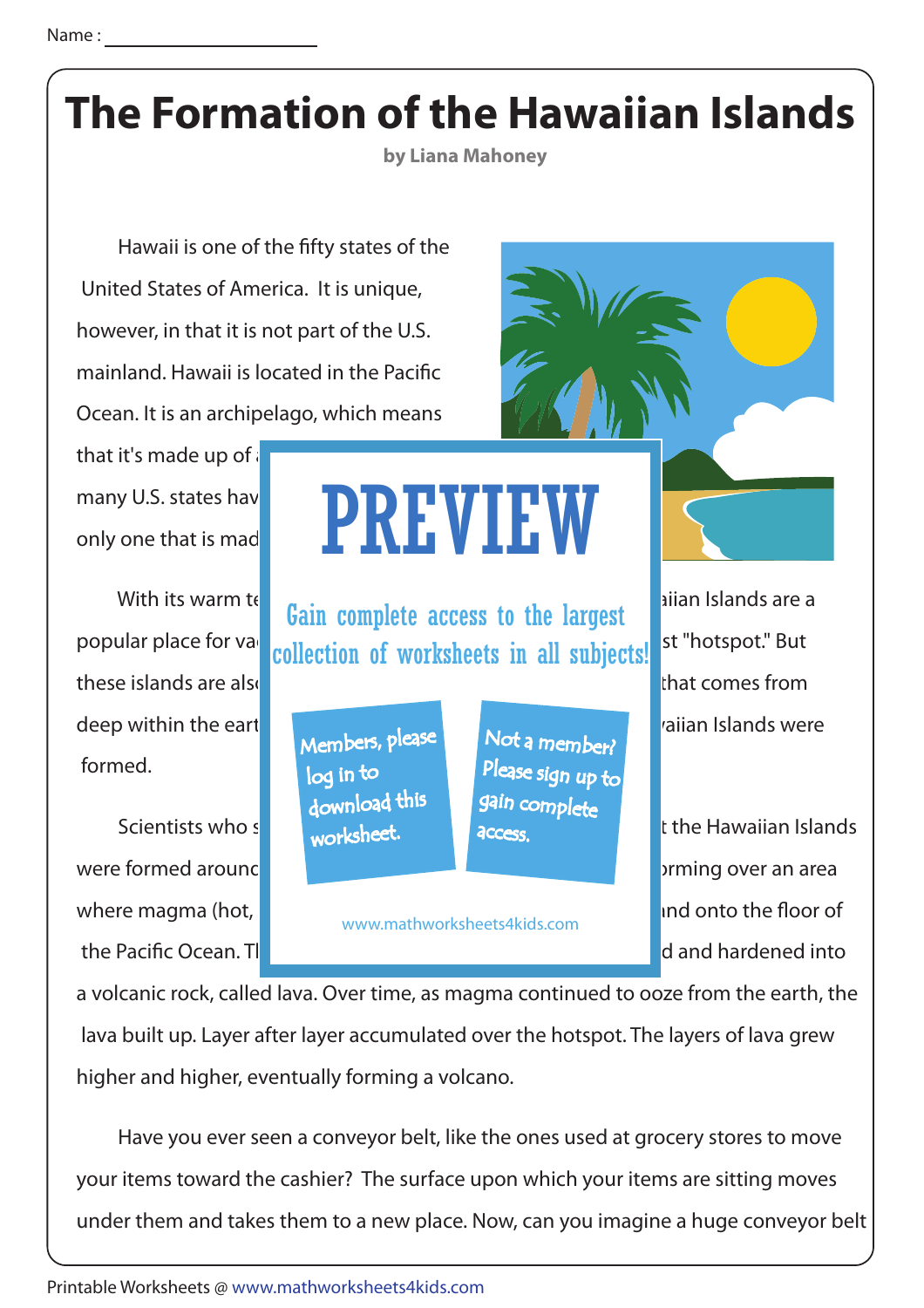that slowly relocates a volcano? This is similar to what happened to the volcanoes that formed at the hotspot in the Pacific Ocean. In this case, a large area of the earth's crust, called the Pacific Plate, acted as the conveyor belt. At the same time that the volcanoes were being formed, the ocean floor of the Pacific Plate gradually moved and shifted toward the northwest. This movement of the ocean floor pulled the first volcano away from the hotspot. Magma continued to ooze from the hotspot, cooled and hardened, and formed a new volcano above it. This process repeated itself over and over for millions of years, creating a string of volcanoes that each, in turn, appeared above the

surface of the ocean and created what we now call the Hamaiian Islands.

completely over time. These types of extreme completely over time completely over times would take millions of years. So, in the meant is continued to entour to entour the "hotspot" of Hawaii just as it is - a gorgeous archipelago in to the **Please** sign  $\mu$ , and only the most beautiful places on earth!

## It's very difficult to imagine that millions of the intervals of that millions of years ago, Hawaii as we know it now did not even exist! Geologists and the Hawaiian Islamic that the Hawaiian Islamic to gradually PREVIEW

change, even today. **This million complete access to the largest** are, Hawaii may look entirely different than collection of worksheets in all subjects! en disappear

> Members, please download this worksheet. log in to

Not a member? gain complete Please sign up to **access** 

www.mathworksheets4kids.com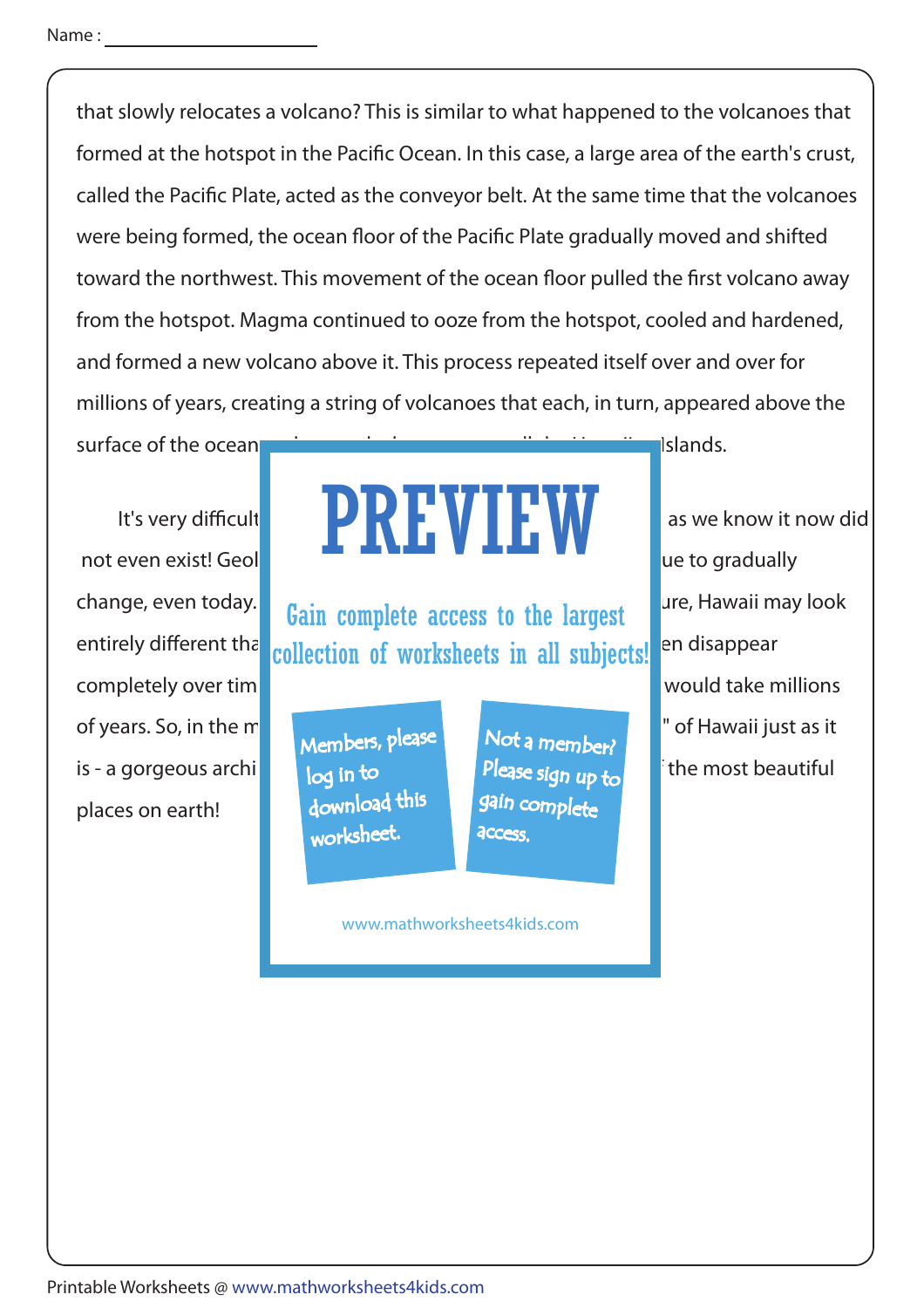| What are the two different contexts the word" hotspot" is used in the passage?                                  |                 |
|-----------------------------------------------------------------------------------------------------------------|-----------------|
| <b>PREVIEW</b><br>Gain complete access to the largest                                                           |                 |
| collection of worksheets in all subjects!<br>Members, please<br>Not a member?<br>Please sign up to<br>log in to | last paragraph? |
| download this<br>gain complete<br>worksheet.<br>access.<br>www.mathworksheets4kids.com                          |                 |
|                                                                                                                 |                 |